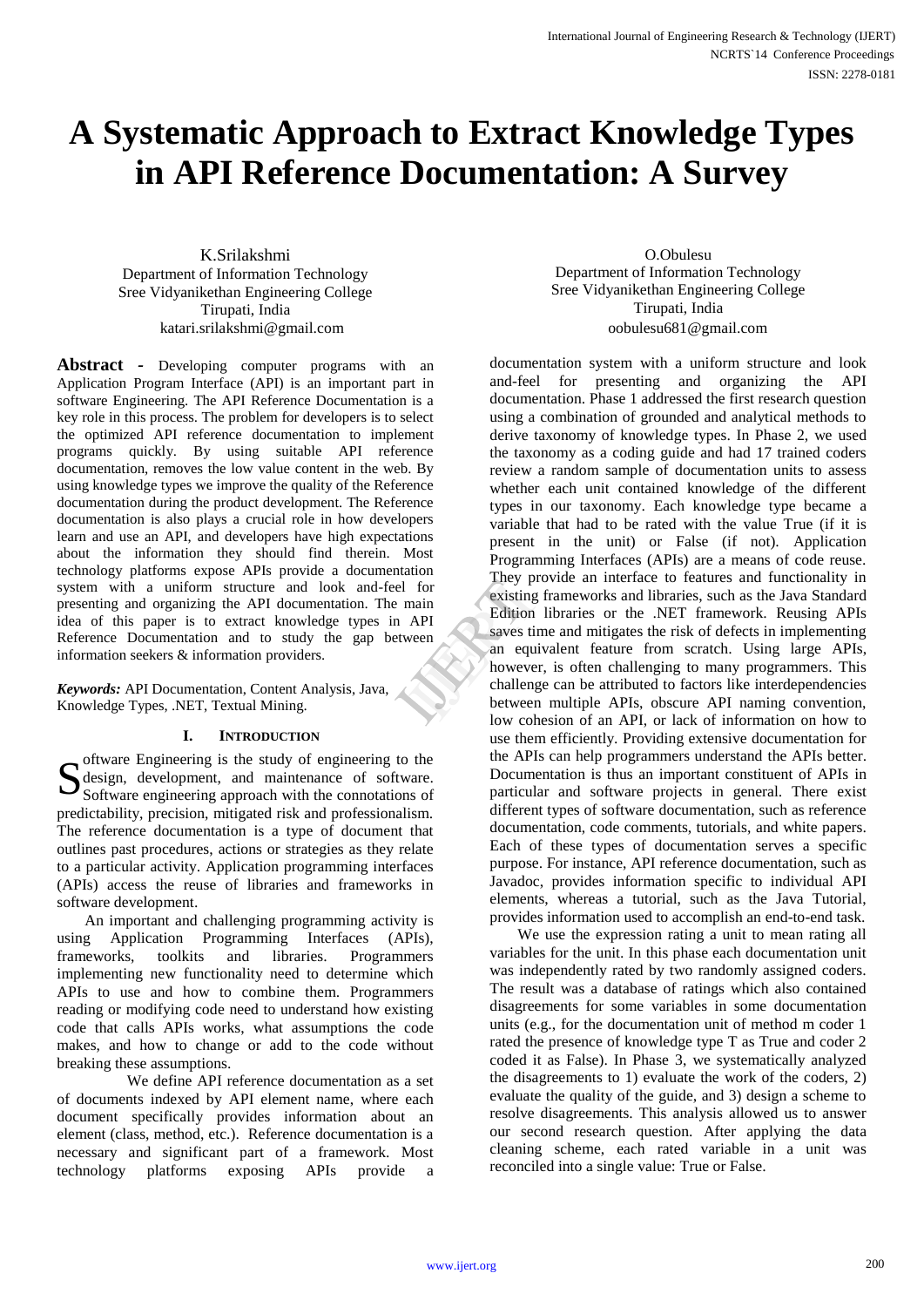The main **objectives** of this paper are:

- i A systematic identification of knowledge types in reference documentation.
- ii To study the gap between information seekers and information providers to provide qualitative documentation units that present unusual combinations of features in the web.
- iii To improve the quality of software project development via good reference documentation.
- iv To improve the quality of research works in the industry.

## **II. RELATED WORK**

In 1977, J.R. Landis proposed a measurement of agreement for categorical data[6], it explains the measurement of agreement are used to assess the reproducibility of a new assay or instrument, the acceptability of a new or generic process, methodology or method comparison. Also identified the several different alternatives to Cohen's kappa and weighted kappa coefficients. It focused mainly on the investigate whether there are others forms of matrix functions that can be applied to the multivariate kappa.

In 1993, James D. Herbssleb and Eiji kuwana introduced preserving knowledge in design projects: what designers need to know, it describes the design of technology support and new procedural methods for software design. And also identified data analysis method and research for design tools and methods are discussed [4].

In 1999, Douglas Kramer proposed API documentation from source code comments: a case study of Javadoc to explain the process we went through to determine the goals, principles, audience, content and style for writing comments in source code for the Java platform at the Java Software division of Sun Microsystems [5]. This includes how the documentation comments evolved to become the home of the Java platform API specification, and the guidelines we developed to make it practical for this document to reside in the same files as the source code.

In 2007, Strauss, Anselm L.; Corbin, Juliet M. proposed Basics of Qualitative Research: Techniques and Procedures for Developing Grounded Theory [1] explains the different techniques and procedures. And also explained theoretical sampling is data gathering driven by concepts derived from the evolving theory and based on the concept of making comparisons.

Again in 2007, Brian Ellis, Jeffrey Stylos, and Brad Myers introduced The Factory Pattern in API Design: A Usability Evaluation usability of software APIs is an important and infrequently researched topic. This explained the future research should explore the similarities and differences between class clusters and factories from the API developer's point of view as well [3]. Also explains the relative ease of debugging objects created using factories as opposed to constructors.

In 2008, Jonathan Sillito proposed Asking and Answering Questions during a Programming Change Task, is known about the specific kinds of questions programmers ask when evolving a code base. This also explains the catalog of 44 types of questions programmers ask and a categorization of those questions into four categories based on the kind and scope of information needed to answer a question, and a description of important context for the process of answering questions, and a description of support that is missing from current programming tools[12].

Again in 2008, Jeffrey Stylos, Brad A. Myers proposed The Implications of Method Placement on API Learnability [13] explained to better understand what makes Application Programming Interfaces (APIs) hard to use and how to improve them. Here Javadoc could also be changed to make appropriate starting classes easier to find. And also used different prototype alternative designs to the flat alphabetical class list.

In 2009, Martin P. Robillard introduced What Makes APIs Hard to Learn? Answers from Developers [9] explains the study of obstacles that professional Microsoft developers faced when learning to use APIs uncovered challenges and resulting implications for API users and designers.

In 2010, Barthelemy Dagenais and Martin P. Robillard proposed Creating and Evolving Developer Documentation: Understanding the Decisions of Open Source Contributors [2] identified the decisions that contributors make, the factors influencing these decisions and the consequences for the project. Also we would like to report our results on the other decisions made by open source contributors and pursue our analysis of the documentation needs of users.

In 2011, Chris Parnin, Christoph Treude proposed Measuring API Documentation on the Web, developer forums and Q&A websites are changing the way software is documented [10]. Introduced the method of one particular API **|**jQuery **|** are documented on the Web. And also we need to understand what can be done to help developers find documentation more effectively and how tool support can help those creating documentation using social media. ign of pursue our<br>
ds for In 2011,<br>
method Measuring<br>
ed [4]. forums and<br>
API documente<br>
tudy of API  $j$  Quer<br>
tudy of API  $j$  Quer<br>
need to und<br>
d style documenta

Again in 2011, Lin Shi, Hao Zhong, Tao Xie, and Mingshu Li proposed An Empirical Study on Evolution of API Documentation with the evolution of an API library, its documentation also evolves [11].

In 2012, Martin Monperrus, Michael Eichberg, Elif Tekes, Mira Mezini proposed what should developers be aware of? An empirical study on the directives of API documentation, are exposed to developers in order to reuse software libraries. And also identified work related software tools [7]. Again in 2012, Dennis Pagano and Walid Maalej proposed How do open source communities' blog? [8] They report on an exploratory study, which aims at understanding how software communities use blogs compared to conventional development infrastructures. They introduced two research methods hypothesis-driven and a content analysis line. Hypothesis-driven research enables us to explore the role of social media and allows for a need-driven integration of these media into development processes and tools. A content analysis research enables a more in-depth analysis of the knowledge shared in blogs, giving more reliable results on the roles, efficiency, and the quality of blogs and blogging.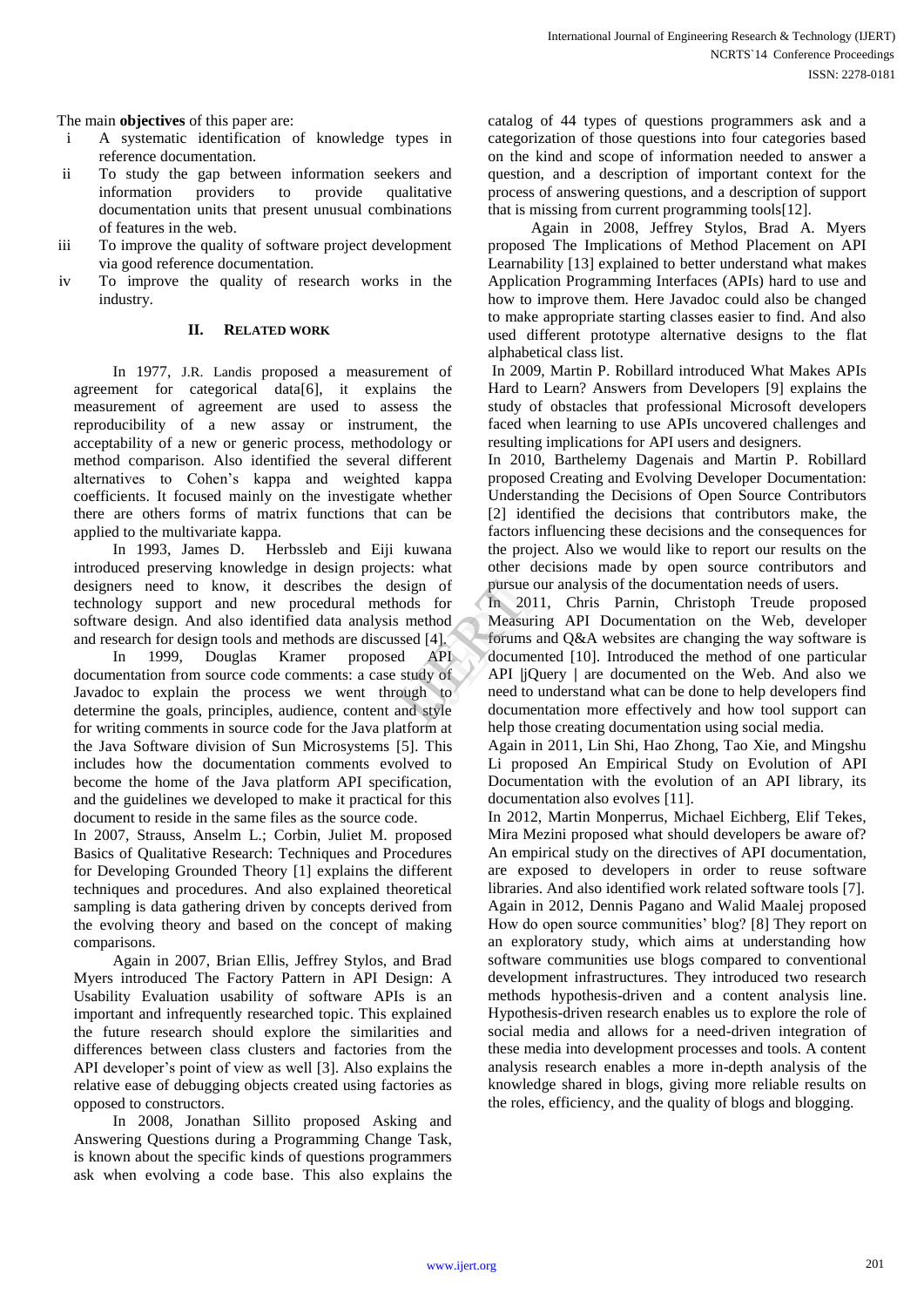#### **III. CONTENT ANALYSIS METHODOLOGY**



Fig. 1. The overview of process methodology

The objective is to produce a taxonomy that would be:

- 1. Reliable, in that different people consistently come to the same conclusion about the knowledge types contained in a documentation unit.
- 2. Meaningful, listing knowledge types relevant to the practice of software development.
- 3. Fined-grained, providing more than just a few high level categories.

 The outcome of this process was a detailed taxonomy of knowledge types usable as a coding guide for the quantitative analysis of the content of API documentation. Our research is based on content analysis, a methodology for studying the content of recorded human communications. The most challenging part of this research project consisted of describing the different knowledge types commonly found in API reference documentation. Many authors have discussed the different types of knowledge used in various software engineering contexts, and in some cases provided empirically grounded taxonomies. Unfortunately, a careful review of previous work showed that existing taxonomies are neither directly applicable to API documentation nor sufficiently detailed to be directly used as knowledge types definitions for our purpose. We thus elaborated a taxonomy of knowledge types for API reference documentation through an iterative refinement process.

#### **IV. PROPOSED METHODOLOGY**



Fig. 2. A Systematic research process

#### *A. Knowledge Type Identification*

In the first step, we used a grounded approach to elicit a preliminary list of knowledge types present in API reference documentation. Each author independently selected sentences from the reference documentation of two different open-source systems: Http Components and Jena. These systems were selected for their mature and extensive reference documentation. To select sentences, we employed a process inspired by theoretical sampling. This involves refining and adjusting the sampling procedure as data is collected. me<br>
documentatio<br>
from the refer<br>
systems: Http<br>
selected for<br>
documentatio<br>
inspired by t<br>
adjusting the :

#### *B. Analytical Structuring*

A limitation of the grounded approach is that it does not guarantee that all knowledge types will be uncovered. In a second step, we refined our catalog with a detailed review of the literature and, through analytical reasoning, expanded all variation points for a question template.

As a part of this process, we assessed the reliability of our catalog by independently coding individual sentences in randomly selected sets of API elements in open-source APIs others that those distributed as part of the JDK 6.0 and .NET 4.0.5 The goal of this evaluation was to determine if any obvious questions had been left out, and assess the ease of associating sentences with questions that model knowledge types

#### *C. Testing and Reliability Assessment*

In the last step, we tested the reliability of our taxonomy by iteratively coding various random samples of 50 units, studying the disagreements, and making improvements based on the findings. As a part of this process, we added an increasing number of clarifications to the coding guide about how to code different variables. The samples consisted of documentation units which were to be coded for about 12 variables that represent to what degree knowledge of different types was present.